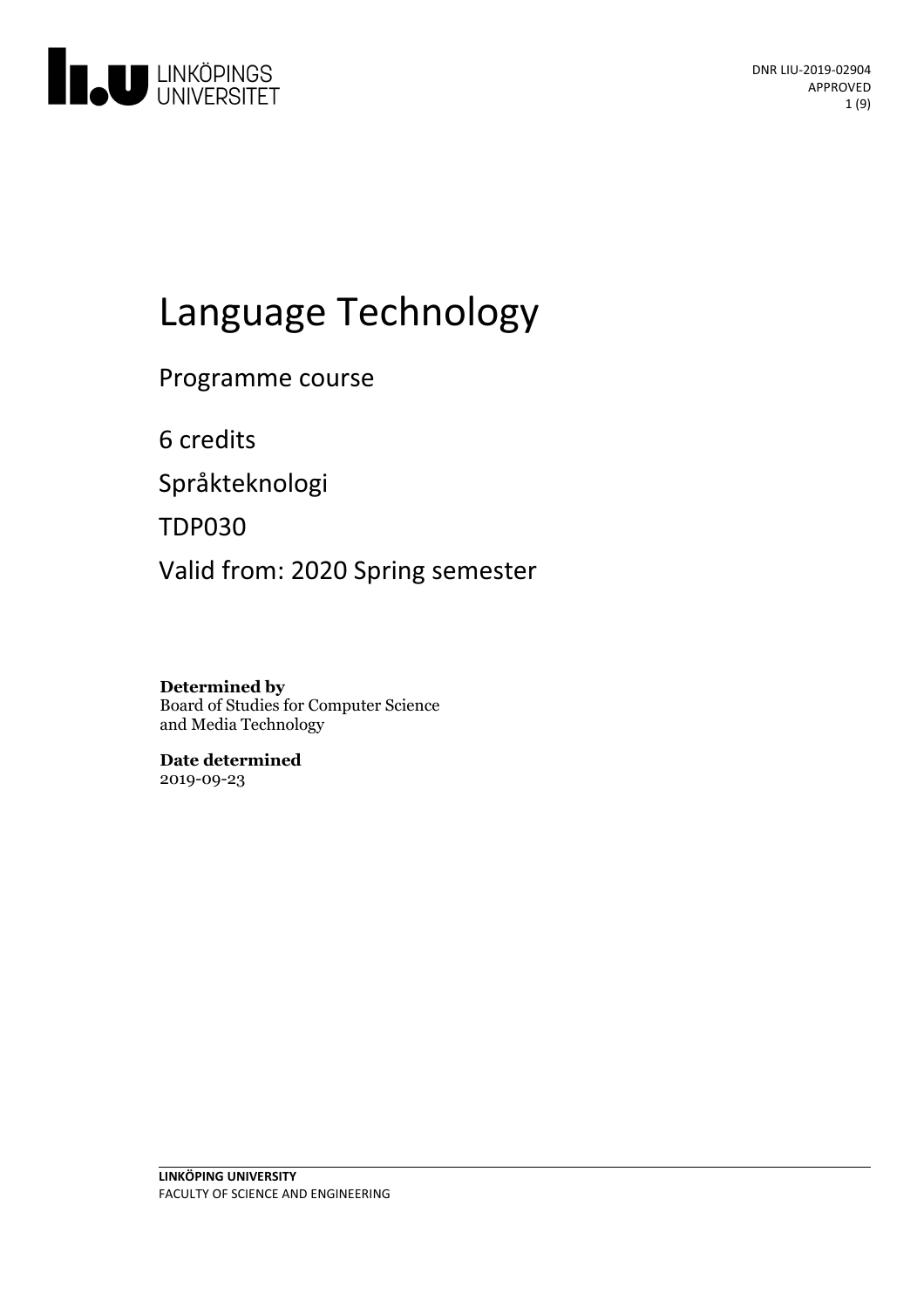# Main field of study

Programming

## Course level

First cycle

### Advancement level

 $G<sub>2</sub>X$ 

### Course offered for

Programming, Bachelor's Programme

### Entry requirements

Note: Admission requirements for non-programme students usually also include admission requirements for the programme and threshold requirements for progression within the programme, or corresponding.

### Prerequisites

- discrete mathematics
- programming

Previous courses in machine learning are useful but no requirement for the course.

# Intended learning outcomes

Language technology is technology for the analysis and interpretation of natural language, a key component of smart search engines, personal digital assistants. and many other innovative applications. The goal of this course is to give an introduction to language technology as an application area, as well as to its basic methods. The course focuses on methods that process text.

On completion of the course, the student should be able to:

- 1. explain basic methods for the analysis and interpretation of words, sentences, and texts
- 2. practically apply language technology methods and systems to texts and text collections
- 3. evaluate language technology components and systems using standard validation methods
- 4. judge the difficulty and the feasibility of language technology applications

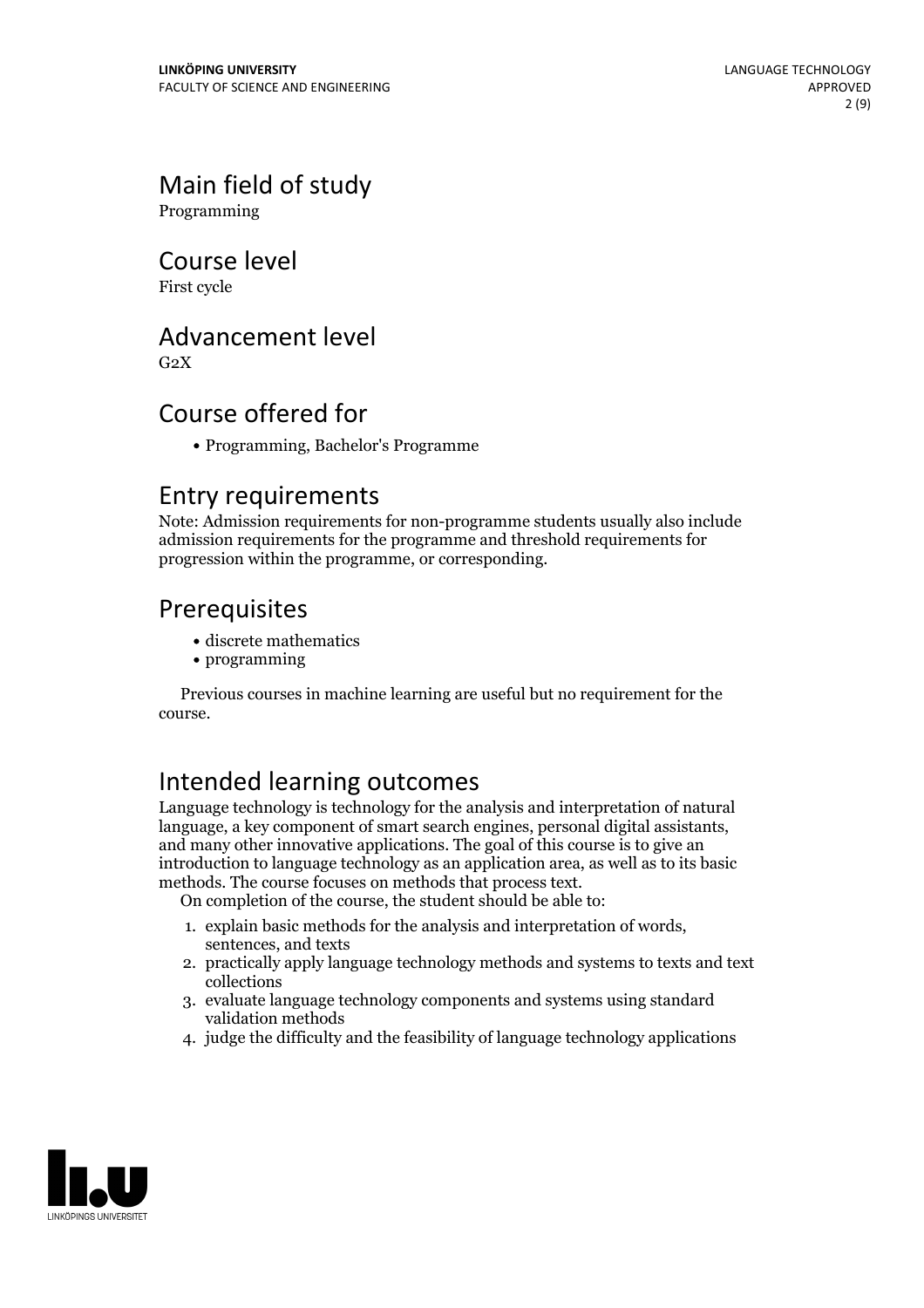### Course content

- basic methods and techniques for the analysis and interpretation of words, sentences, and texts, such as text segmentation, part-of-speech tagging, syntactic analysis, semantic analysis, and text classification
- language technology systems, such as information extraction systems and question answering systems
- validation methods
- tools, software libraries, and data

# Teaching and working methods

The course is given in the form of lectures, lab sessions, and supervision in connection with a minor project.

# Examination

| KTR1             | Optional written tests | o credits | U.G        |
|------------------|------------------------|-----------|------------|
| TEN <sub>1</sub> | Written examination    | 2 credits | U, 3, 4, 5 |
| LAB1             | Practical assignments  | 2 credits | U, 3, 4, 5 |
| UPG1             | Project assignments    | 2 credits | U, 3, 4, 5 |

The optional written tests give bonus points for the first attempt at the written examination. The final grade for the course is the median of the grades awarded for LAB1, TEN1, and UPG1.

### Grades

Four-grade scale, LiU, U, 3, 4, 5

### Department

Institutionen för datavetenskap

### Director of Studies or equivalent Jalal Maleki

Examiner Marco Kuhlmann

# Course website and other links

<http://www.ida.liu.se/~TDP030/>

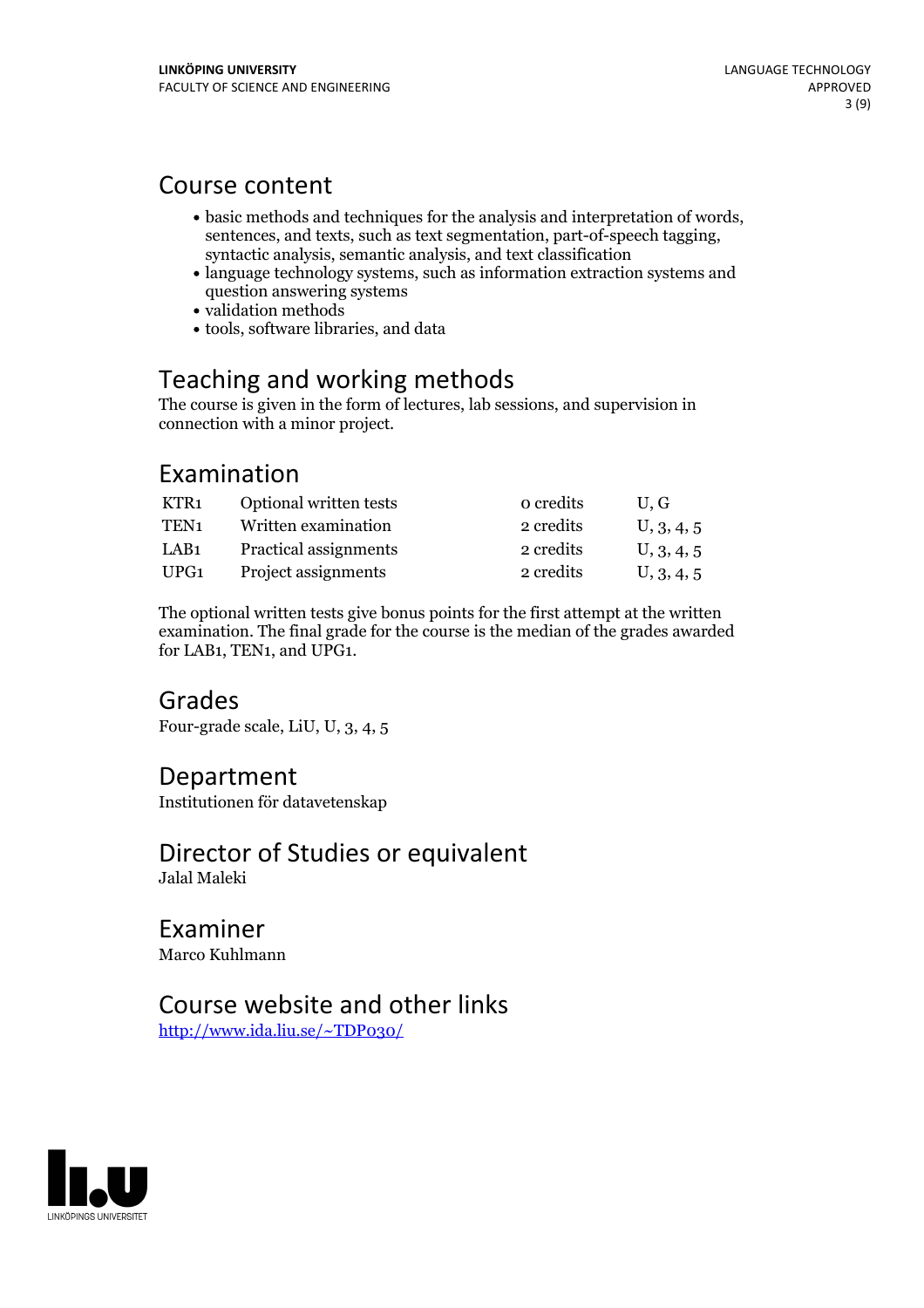# Education components

Preliminary scheduled hours: 48 h Recommended self-study hours: 112 h

# Course literature

Kurskompendium som tillhandahålls av institutionen. / Lecture notes provided by the department.

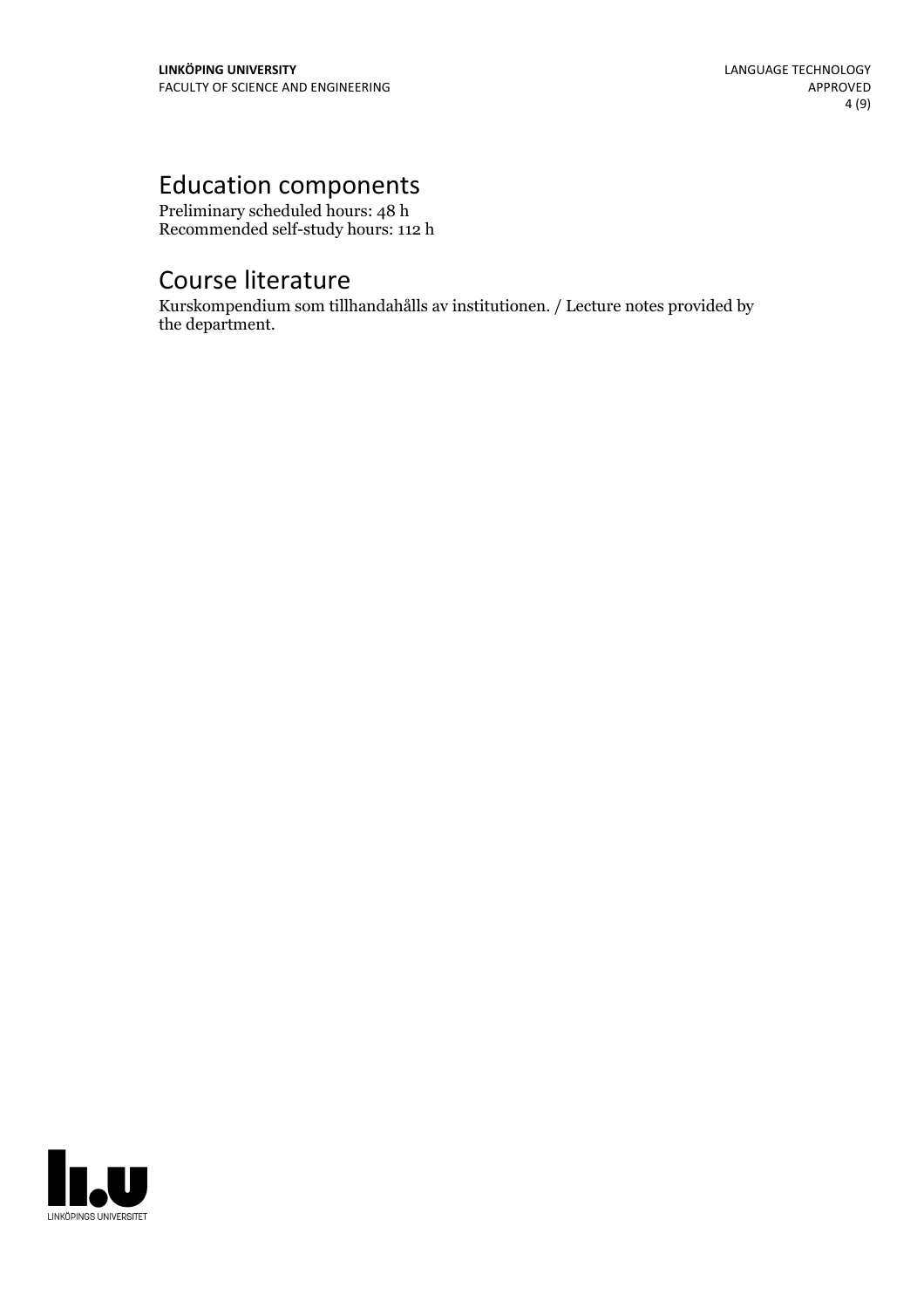# **Common rules**

### **Course syllabus**

A syllabus must be established for each course. The syllabus specifies the aim and contents of the course, and the prior knowledge that a student must have in order to be able to benefit from the course.

### **Timetabling**

Courses are timetabled after a decision has been made for this course concerning its assignment to a timetable module.

### **Interrupting a course**

The vice-chancellor's decision concerning regulations for registration, deregistration and reporting results (Dnr LiU-2015-01241) states that interruptions in study are to be recorded in Ladok. Thus, all students who do not participate in a course for which they have registered must record the interruption, such that the registration on the course can be removed. Deregistration from <sup>a</sup> course is carried outusing <sup>a</sup> web-based form: https://www.lith.liu.se/for-studenter/kurskomplettering?l=en.

### **Cancelled courses**

Courses with few participants (fewer than 10) may be cancelled or organised in a manner that differs from that stated in the course syllabus. The Dean is to deliberate and decide whether a course is to be cancelled or changed from the course syllabus.

### **Guidelines relatingto examinations and examiners**

For details, see Guidelines for education and examination for first-cycle and second-cycle education at Linköping University, http://styrdokument.liu.se/Regelsamling/VisaBeslut/917592.

An examiner must be employed as a teacher at LiU according to the LiU Regulations for Appointments

(https://styrdokument.liu.se/Regelsamling/VisaBeslut/622784). For courses in second-cycle, the following teachers can be appointed as examiner: Professor (including Adjunct and Visiting Professor), Associate Professor (including Adjunct), Senior Lecturer (including Adjunct and Visiting Senior Lecturer), Research Fellow, or Postdoc. For courses in first-cycle, Assistant Lecturer (including Adjunct and Visiting Assistant Lecturer) can also be appointed as examiner in addition to those listed for second-cycle courses. In exceptional cases, a Part-time Lecturer can also be appointed as an examiner at both first- and second cycle, see Delegation of authority for the Board of Faculty of Science and Engineering.

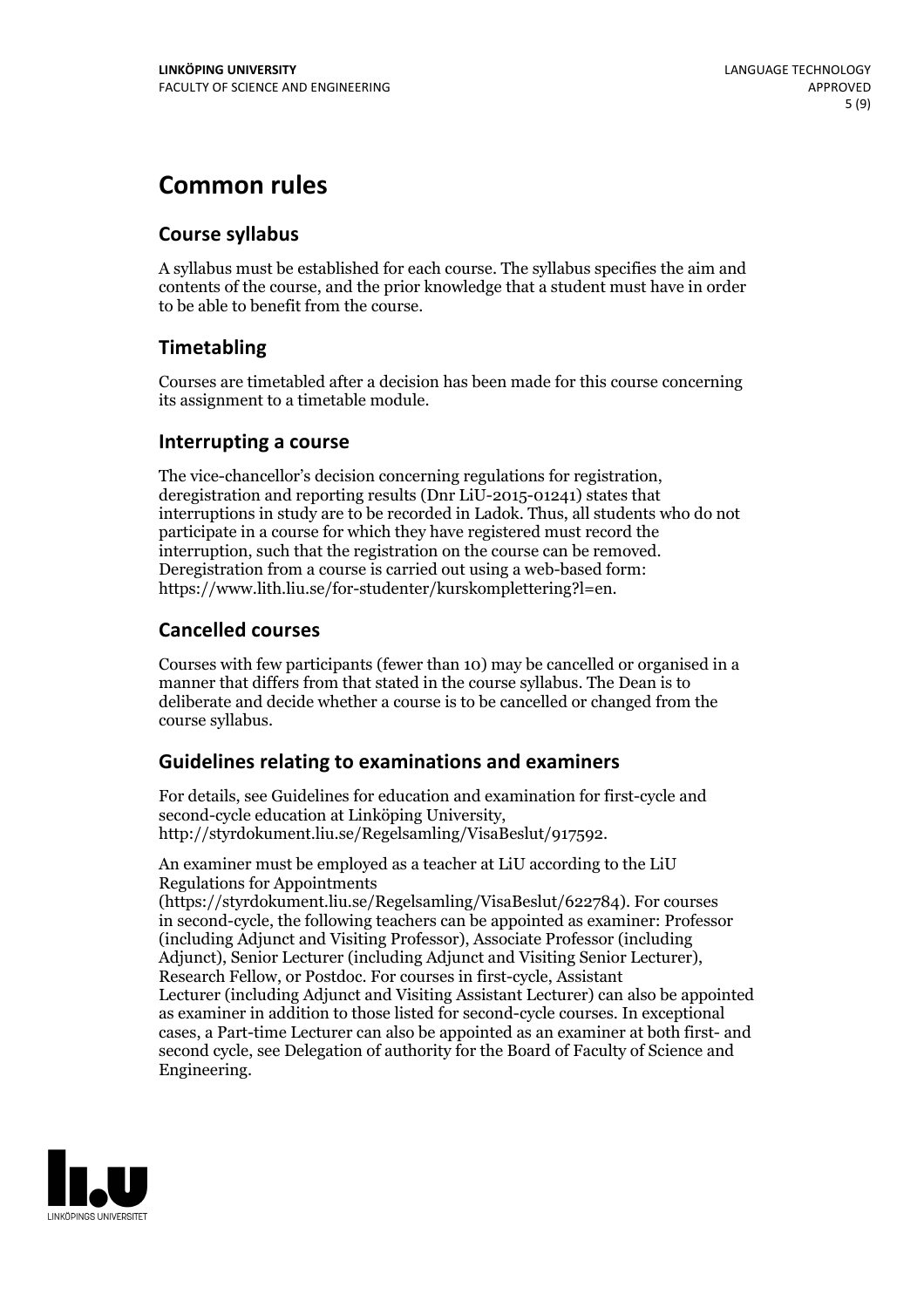### **Forms of examination**

#### **Examination**

Written and oral examinations are held at least three times a year: once immediately after the end of the course, once in August, and once (usually) in one of the re-examination periods. Examinations held at other times are to follow a decision of the board of studies.

Principles for examination scheduling for courses that follow the study periods:

- courses given in VT1 are examined for the first time in March, with re-examination in June and August
- courses given in VT2 are examined for the first time in May, with re-examination in August and October
- courses given in HT1 are examined for the first time in October, with re-examination in January and August
- courses given in HT2 are examined for the first time in January, with re-examination in March and in August.

The examination schedule is based on the structure of timetable modules, but there may be deviations from this, mainly in the case of courses that are studied and examined for several programmes and in lower grades (i.e. 1 and 2).

Examinations for courses that the board of studies has decided are to be held in alternate years are held three times during the school year in which the course is given according to the principles stated above.

Examinations for courses that are cancelled orrescheduled such that they are not given in one or several years are held three times during the year that immediately follows the course, with examination scheduling that corresponds to the scheduling that was in force before the course was cancelled or rescheduled.

When a course is given for the last time, the regular examination and two re-<br>examinations will be offered. Thereafter, examinations are phased out by offering three examinations during the following academic year at the same times as the examinations in any substitute course. If there is no substitute course, three examinations will be offered during re-examination periods during the following academic year. Other examination times are decided by the board of studies. In all cases above, the examination is also offered one more time during the academic year after the following, unless the board of studies decides otherwise.

If a course is given during several periods of the year (for programmes, or on different occasions for different programmes) the board or boards of studies determine together the scheduling and frequency of re-examination occasions.

#### **Registration for examination**

In order to take an examination, a student must register in advance at the Student Portal during the registration period, which opens 30 days before the date of the examination and closes 10 days before it. Candidates are informed of the location of the examination by email, four days in advance. Students who have not

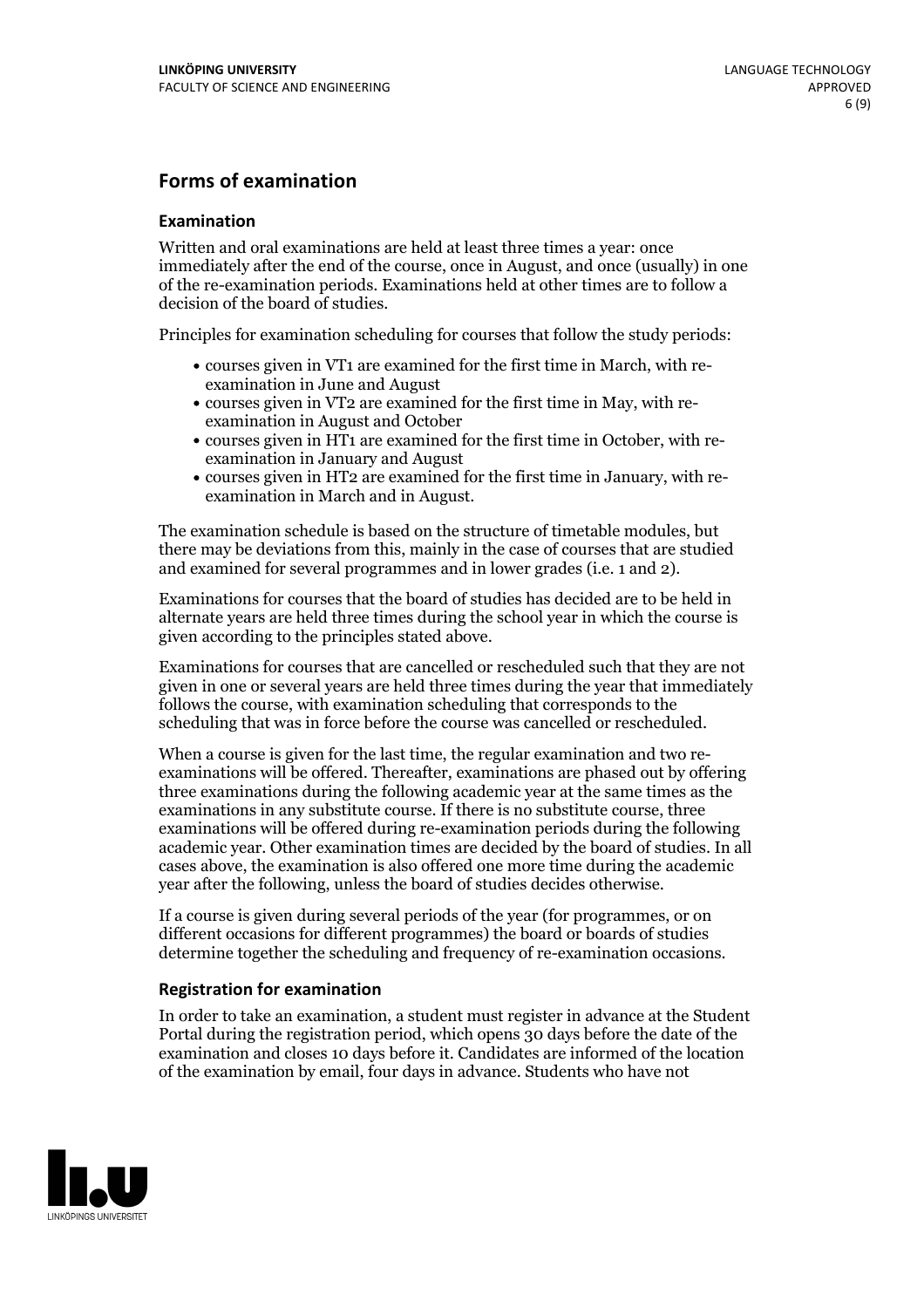registered for an examination run the risk of being refused admittance to the examination, if space is not available.

Symbols used in the examination registration system:

\*\* denotes that the examination is being given for the penultimate time.

\* denotes that the examination is being given for the last time.

#### **Code of conduct for students during examinations**

Details are given in a decision in the university's rule book: http://styrdokument.liu.se/Regelsamling/VisaBeslut/622682.

#### **Retakes for higher grade**

Students at the Institute of Technology at LiU have the right to retake written examinations and computer-based examinations in an attempt to achieve a higher grade. This is valid for all examination components with code "TEN" and "DAT". The same right may not be exercised for other examination components, unless otherwise specified in the course syllabus.

A retake is not possible on courses that are included in an issued degree diploma.

#### **Retakes of other forms of examination**

Regulations concerning retakes of other forms of examination than written examinations and computer-based examinations are given in the LiU guidelines

http://styrdokument.liu.se/Regelsamling/VisaBeslut/917592.

#### **Plagiarism**

For examinations that involve the writing of reports, in cases in which it can be assumed that the student has had access to other sources (such as during project work, writing essays, etc.), the material submitted must be prepared in accordance with principles for acceptable practice when referring to sources (references or quotations for which the source is specified) when the text, images, ideas, data,  $\vec{e}$  etc. of other people are used. It is also to be made clear whether the author has reused his or her own text, images, ideas, data, etc. from previous examinations, such as degree projects, project reports, etc. (this is sometimes known as "self- plagiarism").

A failure to specify such sources may be regarded as attempted deception during examination.

#### **Attempts to cheat**

In the event of <sup>a</sup> suspected attempt by <sup>a</sup> student to cheat during an examination, or when study performance is to be assessed as specified in Chapter <sup>10</sup> of the Higher Education Ordinance, the examiner is to report this to the disciplinary board of the university. Possible consequences for the student are suspension from study and a formal warning. More information is available at https://www.student.liu.se/studenttjanster/lagar-regler-rattigheter?l=en.

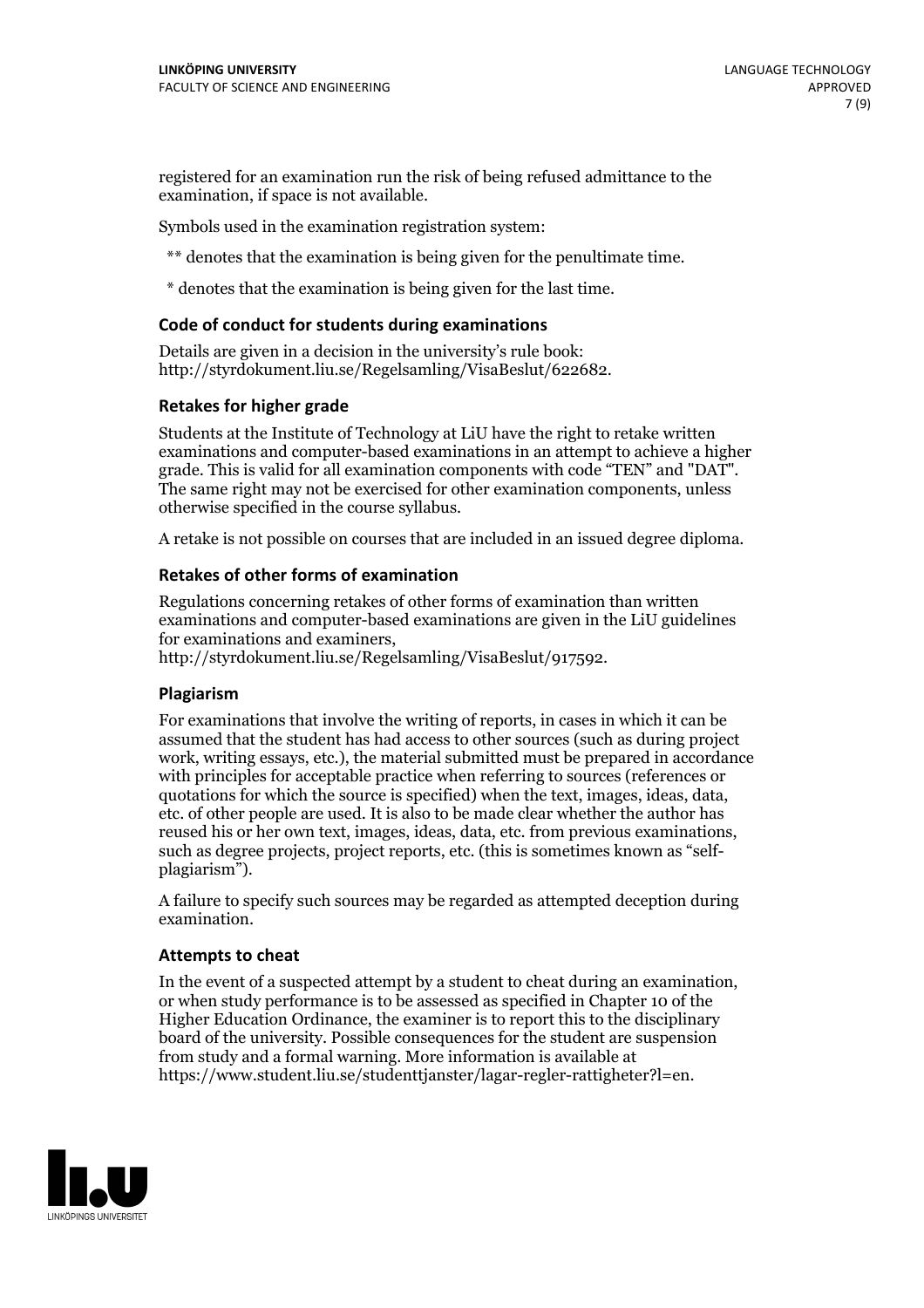### **Grades**

The grades that are preferably to be used are Fail (U), Pass (3), Pass not without distinction  $(4)$  and Pass with distinction  $(5)$ .

- 1. Grades U, 3, 4, 5 are to be awarded for courses that have written
- examinations. 2. Grades Fail (U) and Pass (G) may be awarded for courses with <sup>a</sup> large degree of practical components such as laboratory work, project work and group work. 3. Grades Fail (U) and Pass (G) are to be used for degree projects and other
- independent work.

#### **Examination components**

- 
- 1. Grades U, 3, 4, <sup>5</sup> are to be awarded for written examinations (TEN). 2. Examination components for which the grades Fail (U) and Pass (G) may be awarded are laboratory work (LAB), project work (PRA), preparatory written examination (KTR), oral examination (MUN), computer-based
- examination (DAT), home assignment (HEM), and assignment (UPG). 3. Students receive grades either Fail (U) or Pass (G) for other examination components in which the examination criteria are satisfied principally through active attendance such as other examination (ANN), tutorial group (BAS) or examination item (MOM). 4. Grades Fail (U) and Pass (G) are to be used for the examination
- components Opposition (OPPO) and Attendance at thesis presentation (AUSK) (i.e. part of the degree project).

For mandatory components, the following applies: If special circumstances prevail, and if it is possible with consideration of the nature of the compulsory component, the examiner may decide to replace the compulsory component with another equivalent component. (In accordance with the LiU Guidelines for education and examination for first-cycle and second-cycle education at Linköping University, http://styrdokument.liu.se/Regelsamling/VisaBeslut/917592).

For written examinations, the following applies: If the LiU coordinator for students with disabilities has granted a student the right to an adapted examination for a written examination in an examination hall, the student has the right to it. If the coordinator has instead recommended for the student an adapted examination or alternative form of examination, the examiner may grant this if the examiner assesses that it is possible, based on consideration of the course objectives. (In accordance with the LiU Guidelines for education and examination for first-cycle and second-cycle education at Linköping University, http://styrdokument.liu.se/Regelsamling/VisaBeslut/917592).

The examination results for a student are reported at the relevant department.

### **Regulations (applyto LiU in its entirety)**

The university is a government agency whose operations are regulated by